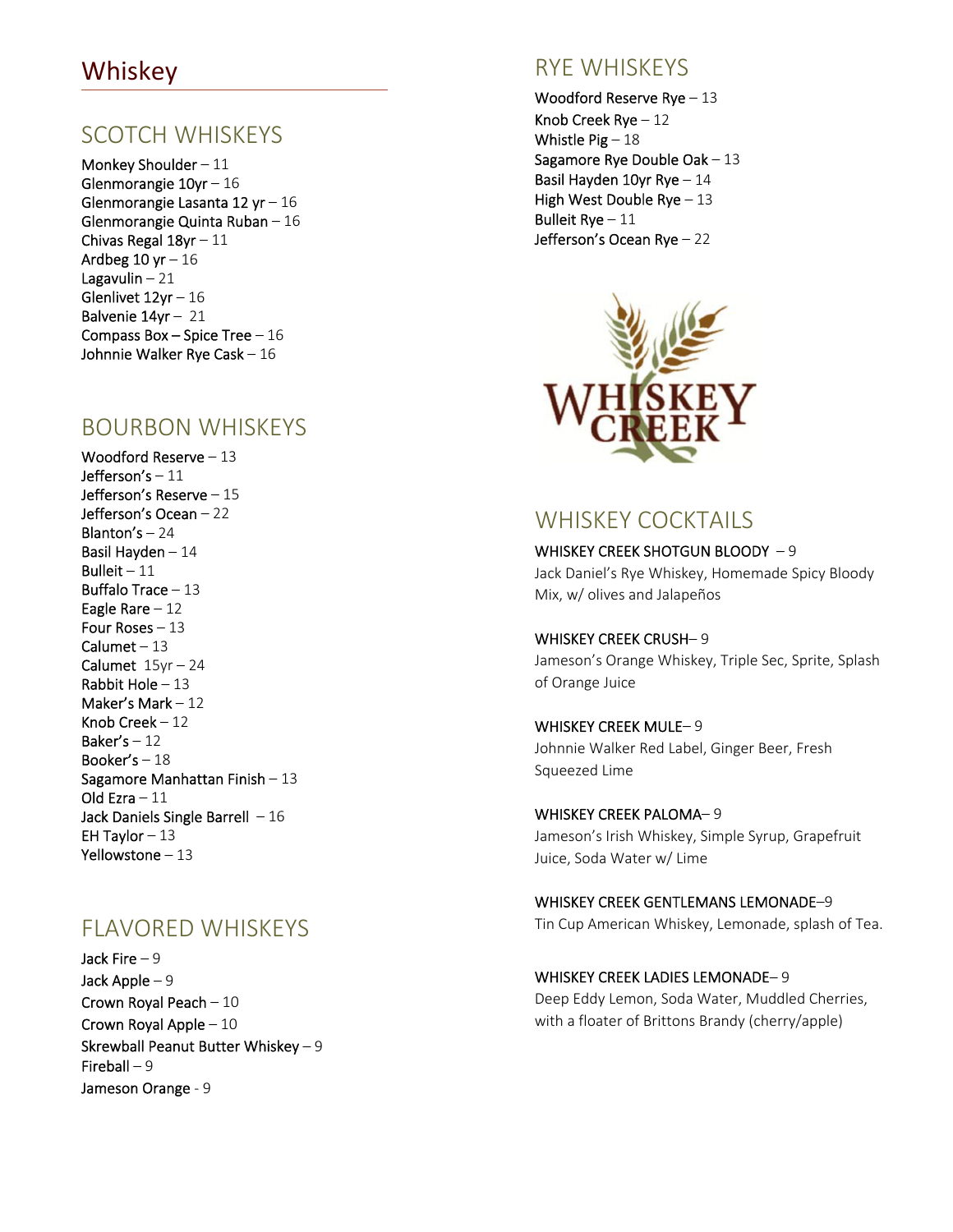# Appetizers

#### CHICKEN WINGS 18

Jumbo Chicken Wings (Whiskey BBQ, Buffalo, Old Bay or Plain) served with Celery and choice of Bleu Cheese or Ranch

## CHICKEN TENDERLOINS 14

Breaded Chicken Tenderloins, French Fries and our house Honey Mustard

### MAC N CHEESE BITES 12

Breaded Queso Mac and Cheese, Deep Fried with Side of Jalapenos, Chipotle Mayo & Ranch

#### Greens

Dressings : Ranch, Bleu Cheese, Honey Mustard, Caesar

#### GARDEN SALAD 8

Fresh Greens, Tomato, Onion, Croutons and choice of dressing. ADD GRILLED CHICKEN \$10 ADD SCOOP OF CHICKEN OR TUNA SALAD \$5

#### CAESAR SALAD 8

Romaine Lettuce tossed in creamy Caesar dressing with Parmesan Cheese and Croutons. ADD GRILLED CHICKEN \$10 ADD SCOOP OF CHICKEN OR TUNA SALAD \$5

## WHISKEY CHEESESTEAK SALAD 16

Shaved Beef, Whiskey Sauteed Onions, Provolone Cheese, on Fresh Greens with Tomatoes and choice of dressing

## PRETZEL BITES W/NACHO CHEESE 10

Warmed Pretzel with a Bit of Salt Served with Bowl of Nacho Cheese Sauce

#### MOZZARELLA STICKS 12

BOWL OF FRIES 8

BOWL OF ONION RINGS 11

#### Burgers

#### WHISKEY BURGER 17

Half‐Pound Beef Patty, Bacon, Cheddar Cheese, Whiskey Sautéed Onions, Whiskey BBQ, Lettuce, Tomato on Toasted Brioche

#### CHEESEBURGER 15

Half‐Pound Beef Patty, Choice of Cheese (American, Provolone, Or Cheddar) Lettuce, Tomato, Onion on Toasted Brioche

#### VEGGIE BURGER 14

Impossible Patty, Lettuce, Tomato, Onion on Toasted Brioche

#### SHROOMS & SWISS 16

Half‐Pound Beef Patty, Sauteed Mushrooms and Onions, Lettuce, Tomato with melted Swiss on toasted Brioche

## STEAKHOUSE BURGER 16

Half‐Pound Beef Patty, Jalapenos, Horseradish Steak Sauce, Lettuce, Tomato, Onion with melted Pepperjack on Toasted Brioche.